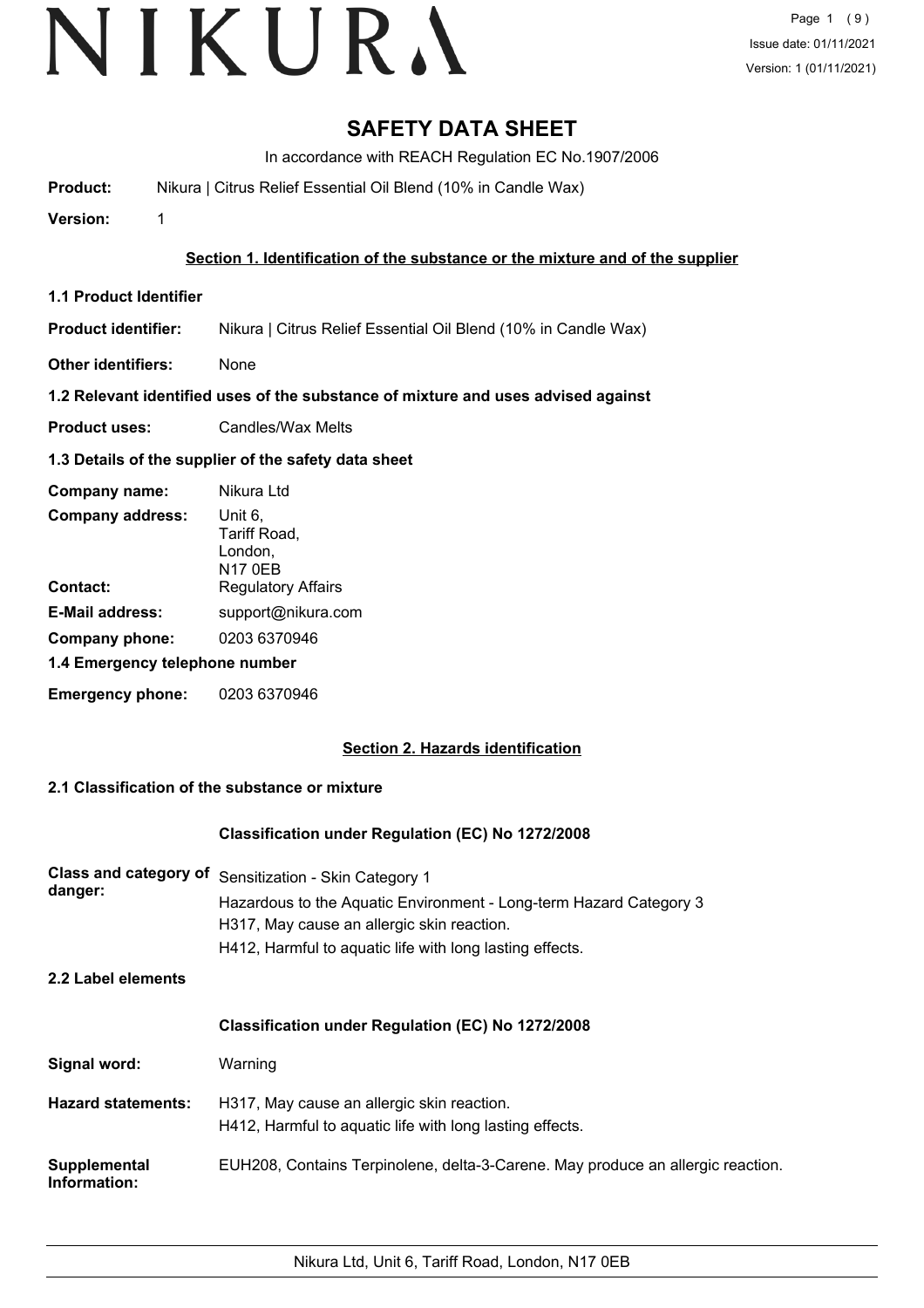### **SAFETY DATA SHEET**

In accordance with REACH Regulation EC No.1907/2006

**Product:** Nikura | Citrus Relief Essential Oil Blend (10% in Candle Wax)

P261, Avoid breathing vapour or dust.

#### **Version:** 1

**Precautionary statements:**

P272, Contaminated work clothing should not be allowed out of the workplace. P273, Avoid release to the environment.

P280, Wear protective gloves/eye protection/face protection.

P302/352, IF ON SKIN: Wash with plenty of soap and water.

P333/313, If skin irritation or rash occurs: Get medical advice/attention.

P363, Wash contaminated clothing before reuse.

P501, Dispose of contents/container to approved disposal site, in accordance with local regulations.



#### **2.3 Other hazards**

**Other hazards:** None

**Section 3. Composition / information on ingredients**

#### **3.2 Mixtures**

#### **Contains:**

| <b>Name</b>             | <b>CAS</b> | <b>EC</b> | <b>REACH Registration</b><br>No. | $\%$  | <b>Classification for</b><br>(CLP) 1272/2008                                                                                                             |
|-------------------------|------------|-----------|----------------------------------|-------|----------------------------------------------------------------------------------------------------------------------------------------------------------|
| <b>I</b> d-Limonene     | 5989-27-5  | 227-813-5 |                                  | 4.70% | Flam. Lig. 3-Skin Irrit.<br>2-Skin Sens. 1B-Asp.<br>Tox 1-Aquatic Acute 1-<br>Aquatic Chronic 3;<br>H226-H304-H315-<br>H317-H400-H412.-                  |
| alpha-Pinene            | 80-56-8    | 201-291-9 |                                  | 1.38% | Flam. Lig. 3-Acute Tox.<br>4-Skin Irrit. 2-Skin<br>Sens. 1B-Asp. Tox 1-<br>Aquatic Acute 1-<br>Aquatic Chronic 1:<br>H226-H302-H304-<br>H315-H317-H410.- |
| alpha-Terpineol         | l98-55-5   | 202-680-6 |                                  | 1.21% | Skin Irrit. 2-Eye Irrit. 2;<br>H315-H319.-                                                                                                               |
| <b>I</b> delta-3-Carene | 13466-78-9 | 236-719-3 |                                  | 0.49% | Flam. Liq. 3-Acute Tox.<br>4-Skin Irrit. 2-Skin<br>Sens. 1-Asp. Tox 1-<br>Aquatic Chronic 2;<br>H226-H304-H315-<br>H317-H332-H411.-                      |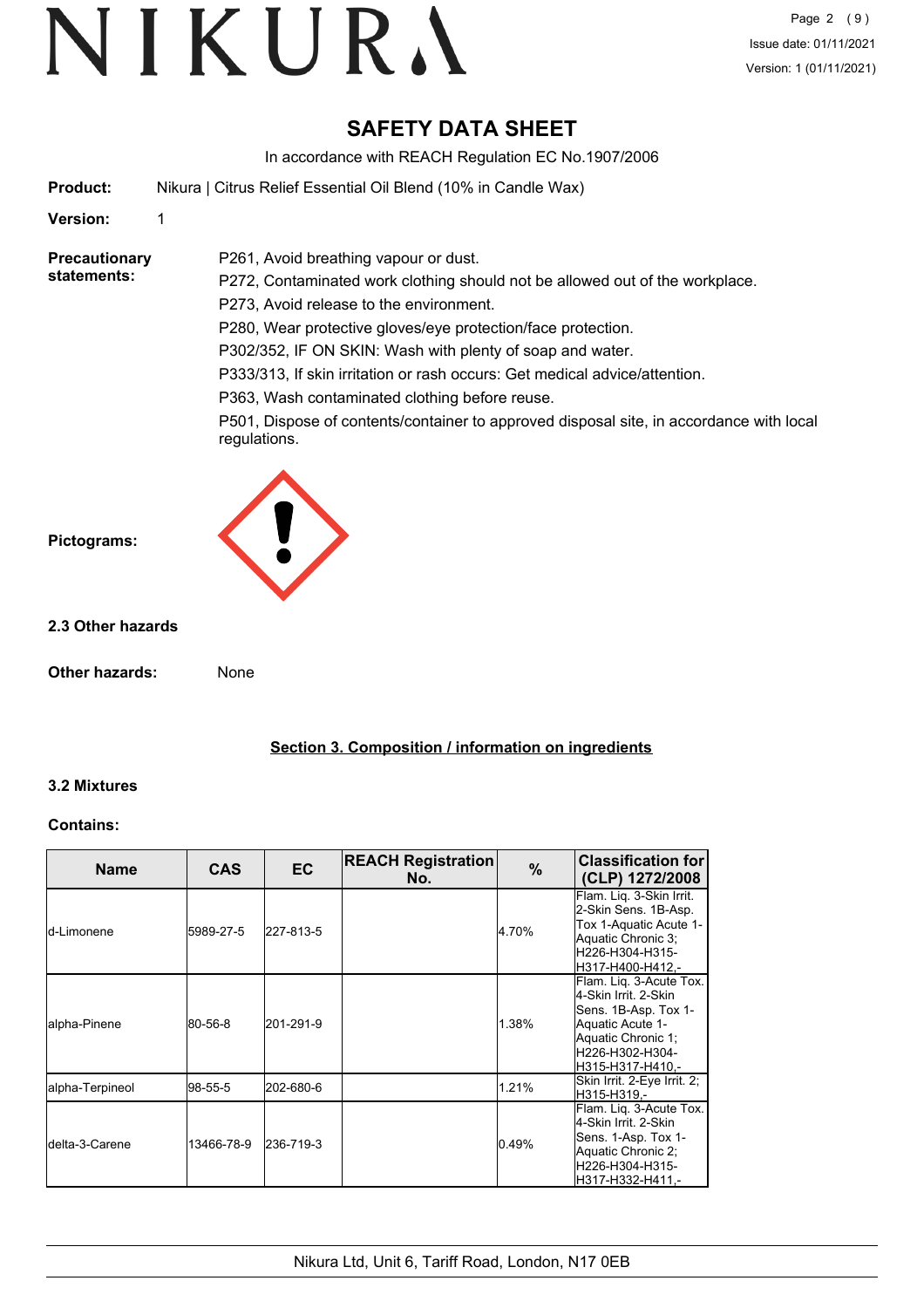### **SAFETY DATA SHEET**

In accordance with REACH Regulation EC No.1907/2006

**Product:** Nikura | Citrus Relief Essential Oil Blend (10% in Candle Wax)

#### **Version:** 1

| Myrcene     | 123-35-3 | 204-622-5 | 0.16% | Flam. Lig. 3-Skin Irrit.<br>2-Eye Irrit. 2-Asp. Tox<br>1-Aquatic Acute 1-<br>Aquatic Chronic 2;<br>H226-H304-H315-<br>H319-H400-H411,- |
|-------------|----------|-----------|-------|----------------------------------------------------------------------------------------------------------------------------------------|
| Terpinolene | 586-62-9 | 209-578-0 | 0.12% | Flam. Lig. 3-Skin Sens.<br>1B-Asp. Tox 1-Aquatic<br>Acute 1-Aquatic<br>Chronic 1; H226-H304-<br>H317-H410.-                            |

#### **Substances with Community workplace exposure limits:**

Not Applicable

**Substances that are persistent, bioaccumulative and toxic or very persistent and very bioaccumulative, greater than 0.1%:**

Not Applicable

#### **Section 4. First-aid measures**

#### **4.1 Description of first aid measures**

| Inhalation:           | Remove from exposure site to fresh air, keep at rest, and obtain medical attention.          |
|-----------------------|----------------------------------------------------------------------------------------------|
| Eye exposure:         | Flush immediately with water for at least 15 minutes. Contact physician if symptoms persist. |
| <b>Skin exposure:</b> | IF ON SKIN: Wash with plenty of soap and water.                                              |
| Ingestion:            | Rinse mouth with water and obtain medical attention.                                         |

#### **4.2 Most important symptoms and effects, both acute and delayed**

May cause an allergic skin reaction.

#### **4.3 Indication of any immediate medical attention and special treatment needed**

None expected, see Section 4.1 for further information.

#### **SECTION 5: Firefighting measures**

#### **5.1 Extinguishing media**

Suitable media: Carbon dioxide, Dry chemical, Foam.

#### **5.2 Special hazards arising from the substance or mixture**

In case of fire, may be liberated: Carbon monoxide, Unidentified organic compounds.

#### **5.3 Advice for fire fighters:**

In case of insufficient ventilation, wear suitable respiratory equipment.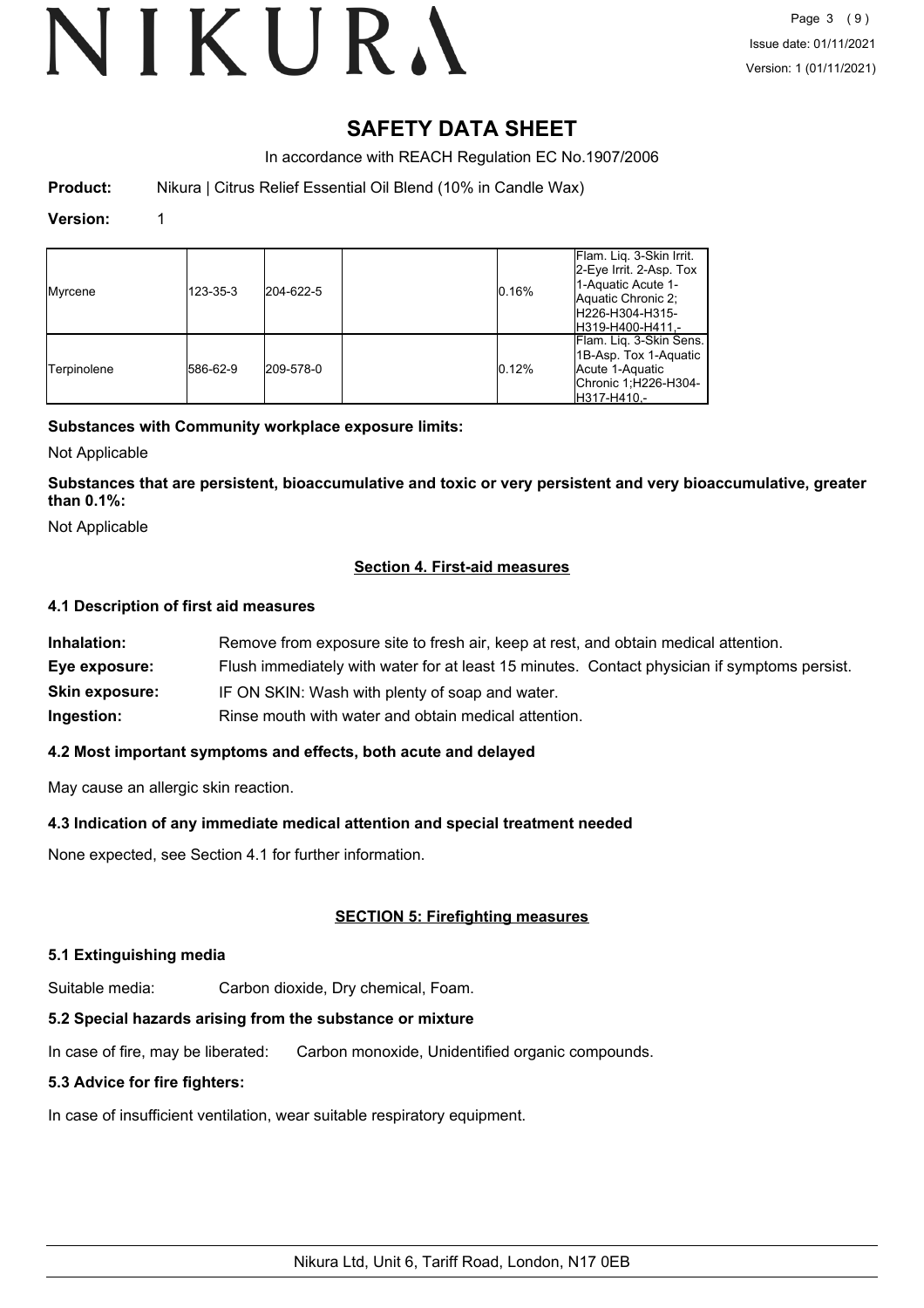## VIKURA

### **SAFETY DATA SHEET**

In accordance with REACH Regulation EC No.1907/2006

**Product:** Nikura | Citrus Relief Essential Oil Blend (10% in Candle Wax)

**Version:** 1

#### **Section 6. Accidental release measures**

#### **6.1 Personal precautions, protective equipment and emergency procedures:**

Avoid inhalation. Avoid contact with skin and eyes. See protective measures under Section 7 and 8.

#### **6.2 Environmental precautions:**

Keep away from drains, surface and ground water, and soil.

#### **6.3 Methods and material for containment and cleaning up:**

Remove ignition sources. Provide adequate ventilation. Avoid excessive inhalation of vapours. Contain spillage immediately by use of sand or inert powder. Dispose of according to local regulations.

#### **6.4 Reference to other sections:**

Also refer to sections 8 and 13.

#### **Section 7. Handling and storage**

#### **7.1 Precautions for safe handling:**

Keep away from heat, sparks, open flames and hot surfaces. - No smoking. Use personal protective equipment as required. Use in accordance with good manufacturing and industrial hygiene practices. Use in areas with adequate ventilation Do not eat, drink or smoke when using this product.

#### **7.2 Conditions for safe storage, including any incompatibilities:**

Store in a well-ventilated place. Keep container tightly closed. Keep cool. Ground/bond container and receiving equipment. Use explosion-proof electrical, ventilating and lighting equipment. Use only non-sparking tools. Take precautionary measures against static discharge.

#### **7.3 Specific end use(s):**

Candles/Wax Melts: Use in accordance with good manufacturing and industrial hygiene practices.

#### **Section 8. Exposure controls/personal protection**

#### **8.1 Control parameters**

Workplace exposure limits: Not Applicable

#### **8.2 Exposure Controls**

#### **Eye / Skin Protection**

Wear protective gloves/eye protection/face protection

#### **Respiratory Protection**

Under normal conditions of use and where adequate ventilation is available to prevent build up of excessive vapour, this material should not require special engineering controls. However, in conditions of high or prolonged use, or high temperature or other conditions which increase exposure, the following engineering controls can be used to minimise exposure to personnel: a) Increase ventilation of the area with local exhaust ventilation. b) Personnel can use an approved, appropriately fitted respirator with organic vapour cartridge or canisters and particulate filters. c) Use closed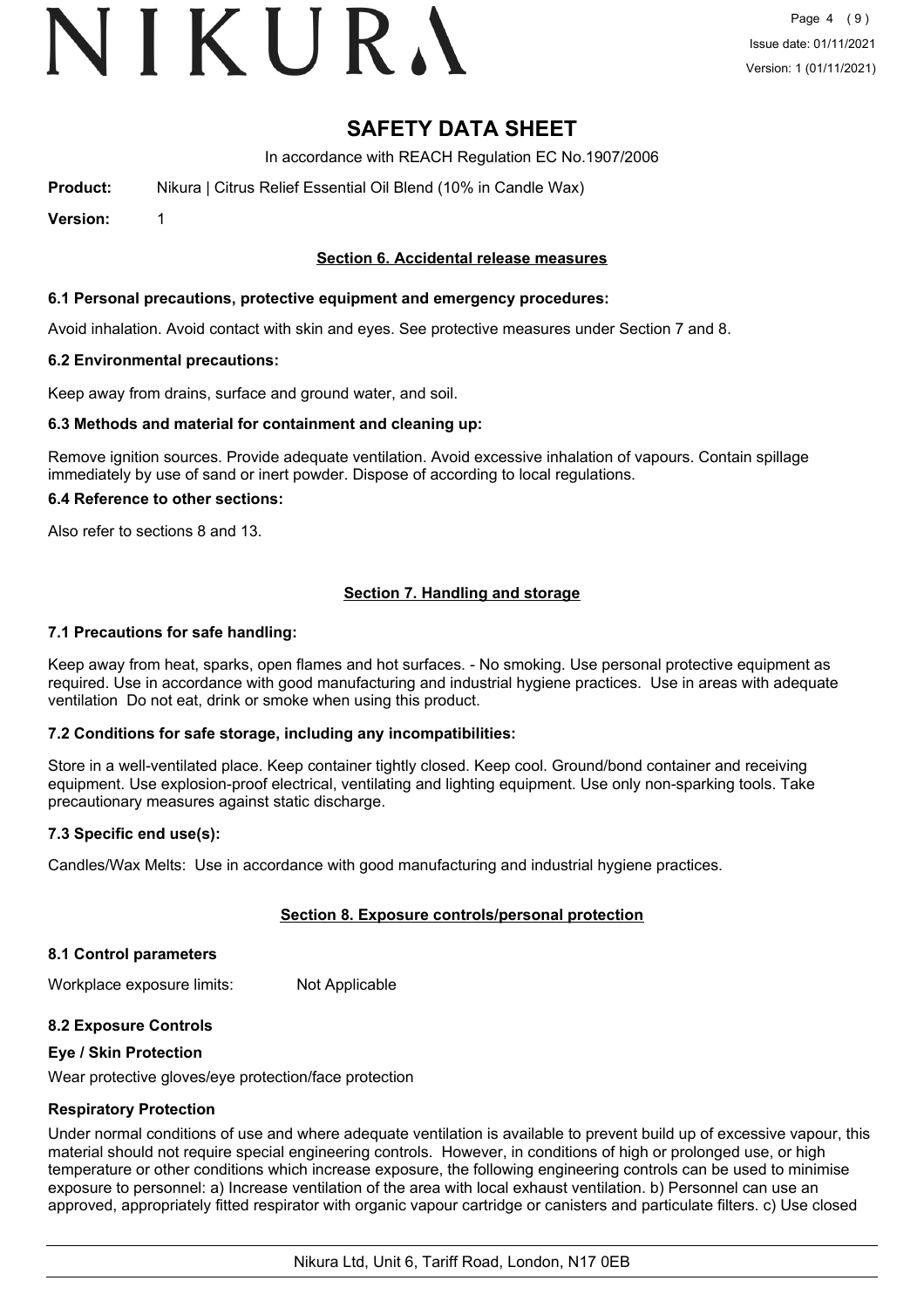Page 5 (9) Issue date: 01/11/2021 Version: 1 (01/11/2021)

### **SAFETY DATA SHEET**

In accordance with REACH Regulation EC No.1907/2006

**Product:** Nikura | Citrus Relief Essential Oil Blend (10% in Candle Wax)

**Version:** 1

systems for transferring and processing this material.

Also refer to Sections 2 and 7.

#### **Section 9. Physical and chemical properties**

#### **9.1 Information on basic physical and chemical properties**

| Appearance:                                   | Not determined                               |
|-----------------------------------------------|----------------------------------------------|
| Odour:                                        | Not determined                               |
| <b>Odour threshold:</b>                       | Not determined                               |
| pH:                                           | Not determined                               |
| Melting point / freezing point:               | Not determined                               |
| Initial boiling point / range:                | Not determined                               |
| Flash point:                                  | $>$ 200 °C                                   |
| <b>Evaporation rate:</b>                      | Not determined                               |
| Flammability (solid, gas):                    | Not determined                               |
| Upper/lower flammability or explosive limits: | Product does not present an explosion hazard |
| Vapour pressure:                              | Not determined                               |
| Vapour density:                               | Not determined                               |
| <b>Relative density:</b>                      | Not determined                               |
| Solubility(ies):                              | Not determined                               |
| Partition coefficient: n-octanol/water:       | Not determined                               |
| Auto-ignition temperature:                    | Not determined                               |
| <b>Decomposition temperature:</b>             | Not determined                               |
| <b>Viscosity:</b>                             | Not determined                               |
| <b>Explosive properties:</b>                  | Not expected                                 |
| <b>Oxidising properties:</b>                  | Not expected                                 |
| 9.2 Other information:                        | None available                               |

#### **Section 10. Stability and reactivity**

#### **10.1 Reactivity:**

Presents no significant reactivity hazard, by itself or in contact with water.

#### **10.2 Chemical stability:**

Good stability under normal storage conditions.

#### **10.3 Possibility of hazardous reactions:**

Not expected under normal conditions of use.

#### **10.4 Conditions to avoid:**

Avoid extreme heat.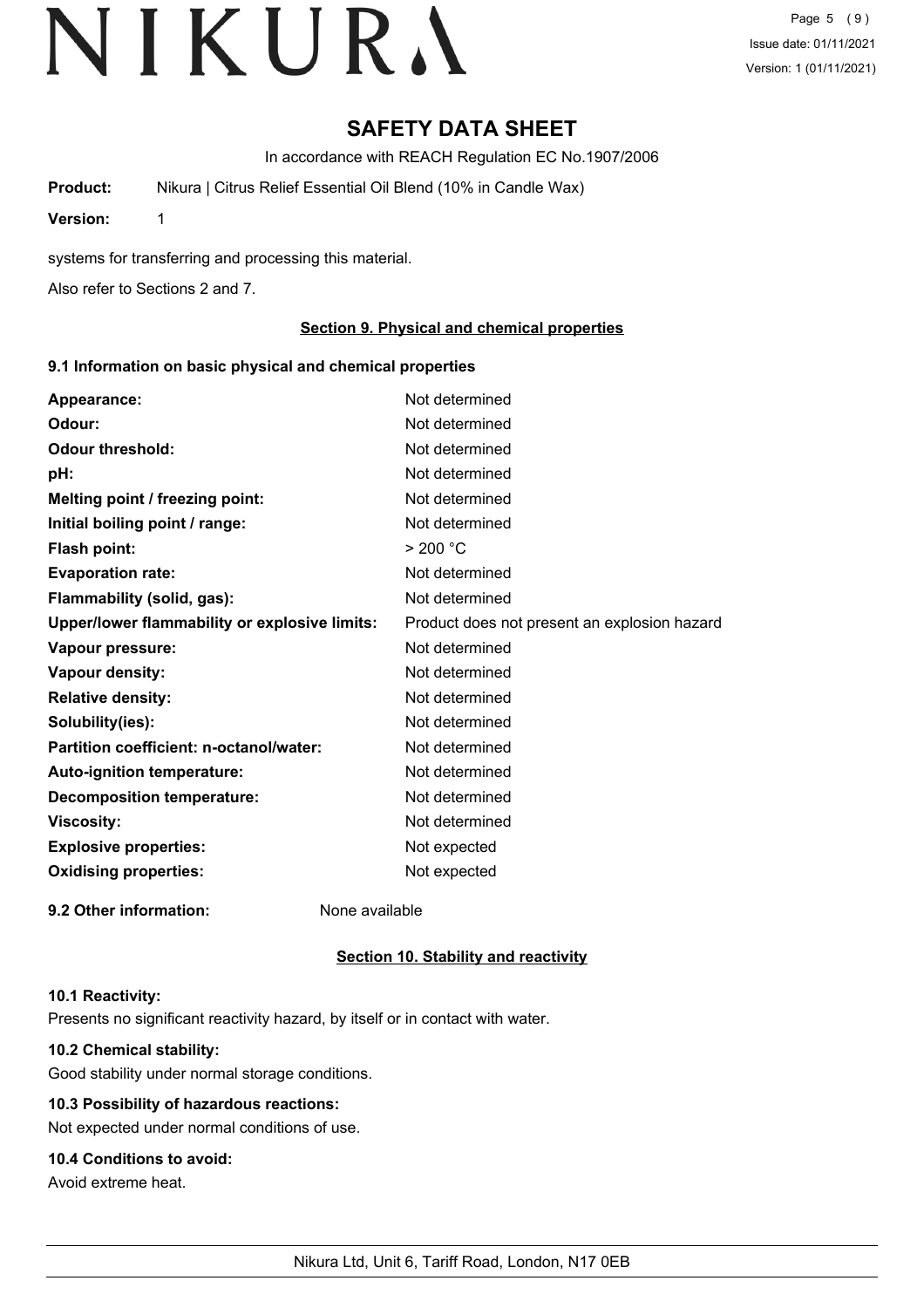### **SAFETY DATA SHEET**

In accordance with REACH Regulation EC No.1907/2006

**Product:** Nikura | Citrus Relief Essential Oil Blend (10% in Candle Wax)

**Version:** 1

#### **10.5 Incompatible materials:**

Avoid contact with strong acids, alkalis or oxidising agents.

#### **10.6 Hazardous decomposition products:**

Not expected.

#### **Section 11. Toxicological information**

#### **11.1 Information on toxicological effects**

This mixture has not been tested as a whole for health effects. The health effects have been calculated using the methods outlined in Regulation (EC) No 1272/2008 (CLP).

| <b>Acute Toxicity:</b>                    | Based on available data the classification criteria are not met. |
|-------------------------------------------|------------------------------------------------------------------|
| <b>Acute Toxicity Oral</b>                | >5000                                                            |
| <b>Acute Toxicity Dermal</b>              | Not Applicable                                                   |
| <b>Acute Toxicity Inhalation</b>          | Not Available                                                    |
| <b>Skin corrosion/irritation:</b>         | Based on available data the classification criteria are not met. |
| Serious eye damage/irritation:            | Based on available data the classification criteria are not met. |
| <b>Respiratory or skin sensitisation:</b> | Sensitization - Skin Category 1                                  |
| Germ cell mutagenicity:                   | Based on available data the classification criteria are not met. |
| <b>Carcinogenicity:</b>                   | Based on available data the classification criteria are not met. |
| <b>Reproductive toxicity:</b>             | Based on available data the classification criteria are not met. |
| <b>STOT-single exposure:</b>              | Based on available data the classification criteria are not met. |
| <b>STOT-repeated exposure:</b>            | Based on available data the classification criteria are not met. |
| <b>Aspiration hazard:</b>                 | Based on available data the classification criteria are not met. |

#### **Information about hazardous ingredients in the mixture**

| Ingredient    | <b>CAS</b>     | EC                | LD50/ATE Oral | LD50/ATE<br><b>Dermal</b> | LC50/ATE<br><b>Inhalation</b> | <b>LC50</b><br>Route |
|---------------|----------------|-------------------|---------------|---------------------------|-------------------------------|----------------------|
| lalpha-Pinene | $ 80 - 56 - 8$ | $ 201 - 291 - 9 $ | 1500          | Not available             | Not available                 | lNot<br>available    |

Refer to Sections 2 and 3 for additional information.

#### **Section 12. Ecological information**

#### **12.1 Toxicity:**

| Harmful to aquatic life with long lasting effects.                       |               |
|--------------------------------------------------------------------------|---------------|
| 12.2 Persistence and degradability:                                      | Not available |
| 12.3 Bioaccumulative potential:                                          | Not available |
| 12.4 Mobility in soil:                                                   | Not available |
| 12.5 Results of PBT and vPvB assessment:                                 |               |
| This substance does not meet the PBT/vPvB criteria of REACH, annex XIII. |               |
| 12.6 Other adverse effects:                                              | Not available |
|                                                                          |               |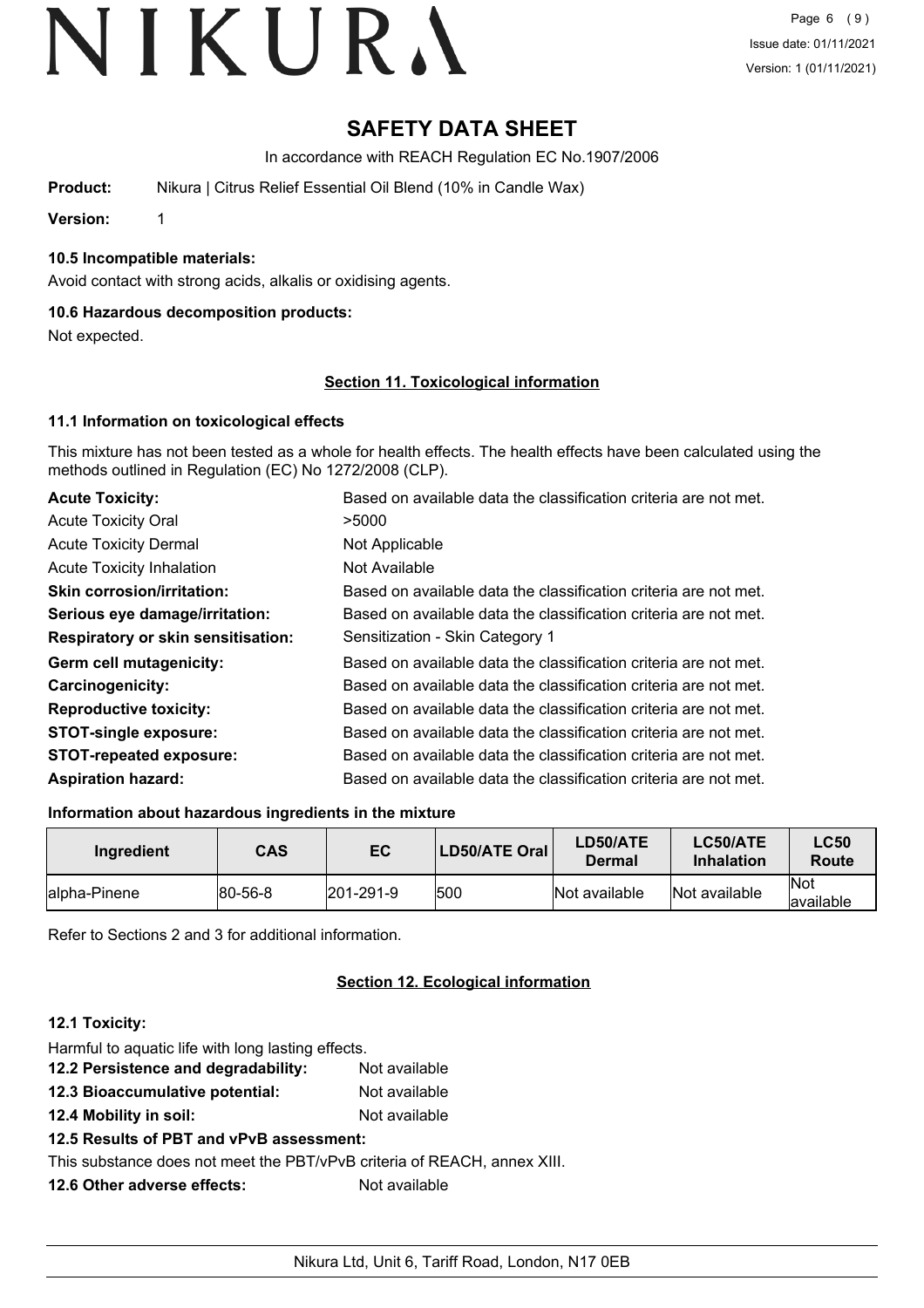### **SAFETY DATA SHEET**

In accordance with REACH Regulation EC No.1907/2006

| Nikura   Citrus Relief Essential Oil Blend (10% in Candle Wax) |
|----------------------------------------------------------------|
|                                                                |

**Version:** 1

#### **Section 13. Disposal considerations**

#### **13.1 Waste treatment methods:**

Dispose of in accordance with local regulations. Avoid disposing into drainage systems and into the environment. Empty containers should be taken to an approved waste handling site for recycling or disposal.

#### **Section 14. Transport information**

| 14.1 UN number:                                                               | Not classified                              |
|-------------------------------------------------------------------------------|---------------------------------------------|
| 14.2 UN Proper Shipping Name:                                                 | ۰                                           |
| 14.3 Transport hazard class(es):                                              | Not classified                              |
| <b>Sub Risk:</b>                                                              | Not classified                              |
| 14.4. Packing Group:                                                          | Not classified                              |
| <b>14.5 Environmental hazards:</b>                                            | Not environmentally hazardous for transport |
| 14.6 Special precautions for user:                                            | None additional                             |
| 14.7 Transport in bulk according to Annex II of MARPOL73/78 and the IBC Code: |                                             |

Not classified

#### **Section 15. Regulatory information**

#### **15.1 Safety, health and environmental regulations/legislation specific for the substance or mixture** None additional

#### **15.2 Chemical Safety Assessment**

A Chemical Safety Assessment has not been carried out for this product.

|                                 | Section 16. Other information |
|---------------------------------|-------------------------------|
| <b>Concentration % Limits:</b>  | EH C3=16.17% SS 1=21.29%      |
| <b>Total Fractional Values:</b> | EH C3=6.18 SS 1=4.70          |
| Key to revisions:               |                               |

Not applicable

#### **Key to abbreviations:**

| <b>Abbreviation</b> | Meaning                                                            |
|---------------------|--------------------------------------------------------------------|
| Acute Tox, 4        | Acute Toxicity - Oral Category 4                                   |
| Acute Tox, 4        | Acute Toxicity - Inhalation Category 4                             |
| Aquatic Acute 1     | Hazardous to the Aquatic Environment - Acute Hazard Category 1     |
| Aquatic Chronic 1   | Hazardous to the Aquatic Environment - Long-term Hazard Category 1 |
| Aquatic Chronic 2   | Hazardous to the Aquatic Environment - Long-term Hazard Category 2 |
| Aquatic Chronic 3   | Hazardous to the Aquatic Environment - Long-term Hazard Category 3 |
| Asp. Tox 1          | Aspiration Hazard Category 1                                       |
| $Eye$ Irrit. 2      | Eye Damage / Irritation Category 2                                 |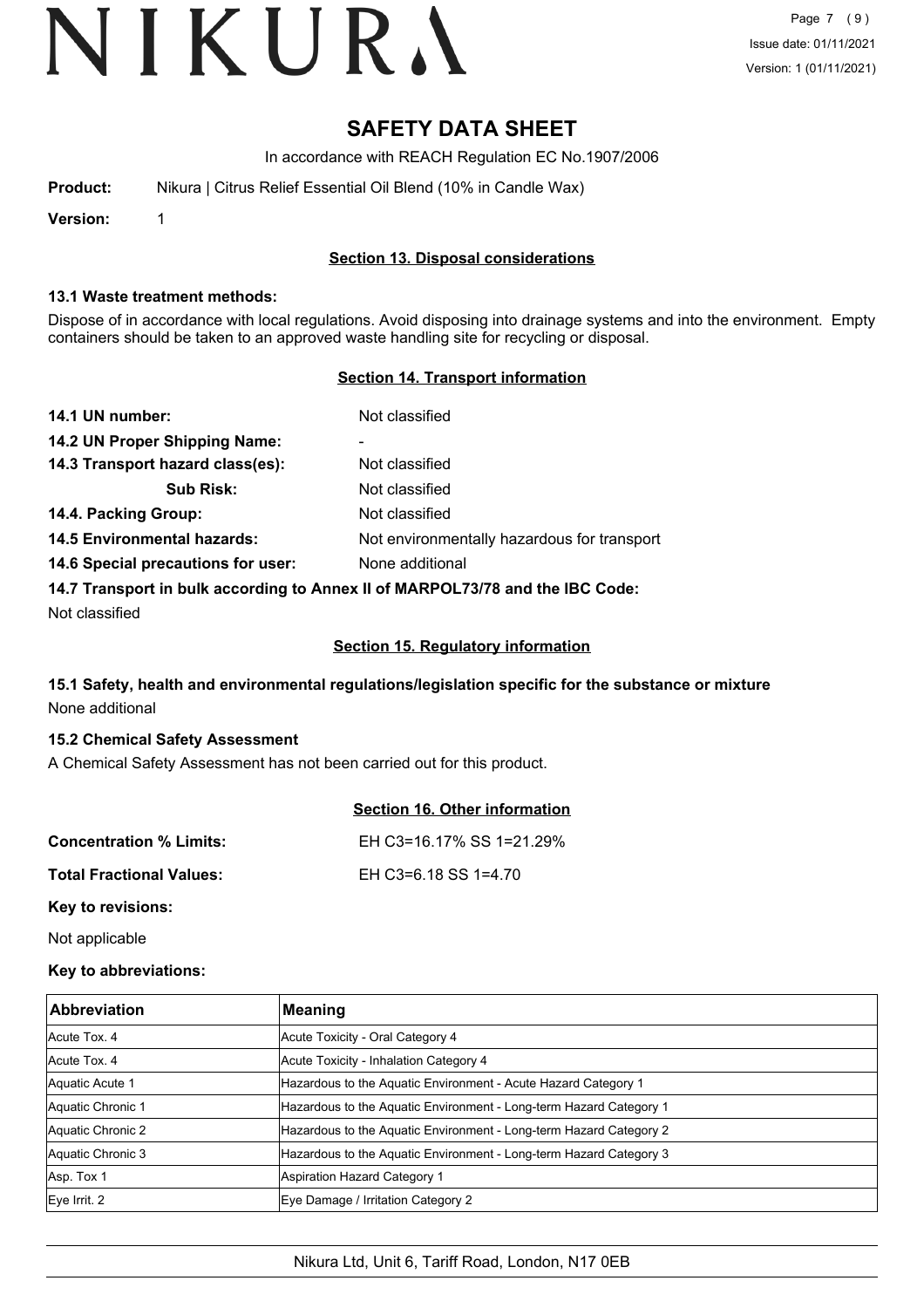### **SAFETY DATA SHEET**

In accordance with REACH Regulation EC No.1907/2006

**Product:** Nikura | Citrus Relief Essential Oil Blend (10% in Candle Wax)

#### **Version:** 1

| Flam. Liq. 3     | Flammable Liquid, Hazard Category 3                                                                                                 |
|------------------|-------------------------------------------------------------------------------------------------------------------------------------|
| H <sub>226</sub> | Flammable liquid and vapour.                                                                                                        |
| H302             | Harmful if swallowed.                                                                                                               |
| H304             | May be fatal if swallowed and enters airways.                                                                                       |
| H315             | Causes skin irritation.                                                                                                             |
| H317             | May cause an allergic skin reaction.                                                                                                |
| H319             | Causes serious eye irritation.                                                                                                      |
| H332             | Harmful if inhaled.                                                                                                                 |
| H400             | Very toxic to aquatic life.                                                                                                         |
| H410             | Very toxic to aquatic life with long lasting effects.                                                                               |
| H411             | Toxic to aquatic life with long lasting effects.                                                                                    |
| H412             | Harmful to aquatic life with long lasting effects.                                                                                  |
| P210             | Keep away from heat, sparks, open flames and hot surfaces. - No smoking.                                                            |
| P233             | Keep container tightly closed.                                                                                                      |
| P240             | Ground/bond container and receiving equipment.                                                                                      |
| P241             | Use explosion-proof electrical, ventilating and lighting equipment.                                                                 |
| P242             | Use only non-sparking tools.                                                                                                        |
| P243             | Take precautionary measures against static discharge.                                                                               |
| P261             | Avoid breathing vapour or dust.                                                                                                     |
| P <sub>264</sub> | Wash hands and other contacted skin thoroughly after handling.                                                                      |
| P270             | Do not eat, drink or smoke when using this product.                                                                                 |
| P271             | Use only outdoors or in a well-ventilated area.                                                                                     |
| P272             | Contaminated work clothing should not be allowed out of the workplace.                                                              |
| P273             | Avoid release to the environment.                                                                                                   |
| P280             | Wear protective gloves/eye protection/face protection.                                                                              |
| P301/310         | IF SWALLOWED: Immediately call a POISON CENTER or doctor/physician.                                                                 |
| P302/352         | IF ON SKIN: Wash with plenty of soap and water.                                                                                     |
| P303/361/353     | IF ON SKIN (or hair): Remove/take off immediately all contaminated clothing. Rinse skin with water/shower.                          |
| P304/340         | IF INHALED: Remove victim to fresh air and keep at rest in a position comfortable for breathing.                                    |
| P305/351/338     | IF IN EYES: Rinse cautiously with water for several minutes. Remove contact lenses, if present and easy to<br>do. Continue rinsing. |
| P312             | Call a POISON CENTRE or doctor/physician if you feel unwell.                                                                        |
| P330             | Rinse mouth.                                                                                                                        |
| P331             | Do not induce vomiting.                                                                                                             |
| P332/313         | If skin irritation occurs: Get medical advice/attention.                                                                            |
| P333/313         | If skin irritation or rash occurs: Get medical advice/attention.                                                                    |
| P337/313         | If eye irritation persists: Get medical advice/attention.                                                                           |
| P362             | Take off contaminated clothing and wash before reuse.                                                                               |
| P363             | Wash contaminated clothing before reuse.                                                                                            |
| P370/378         | In case of fire: Use carbon dioxide, dry chemical, foam for extinction.                                                             |
| P391             | Collect spillage.                                                                                                                   |
| P403/235         | Store in a well-ventilated place. Keep cool.                                                                                        |